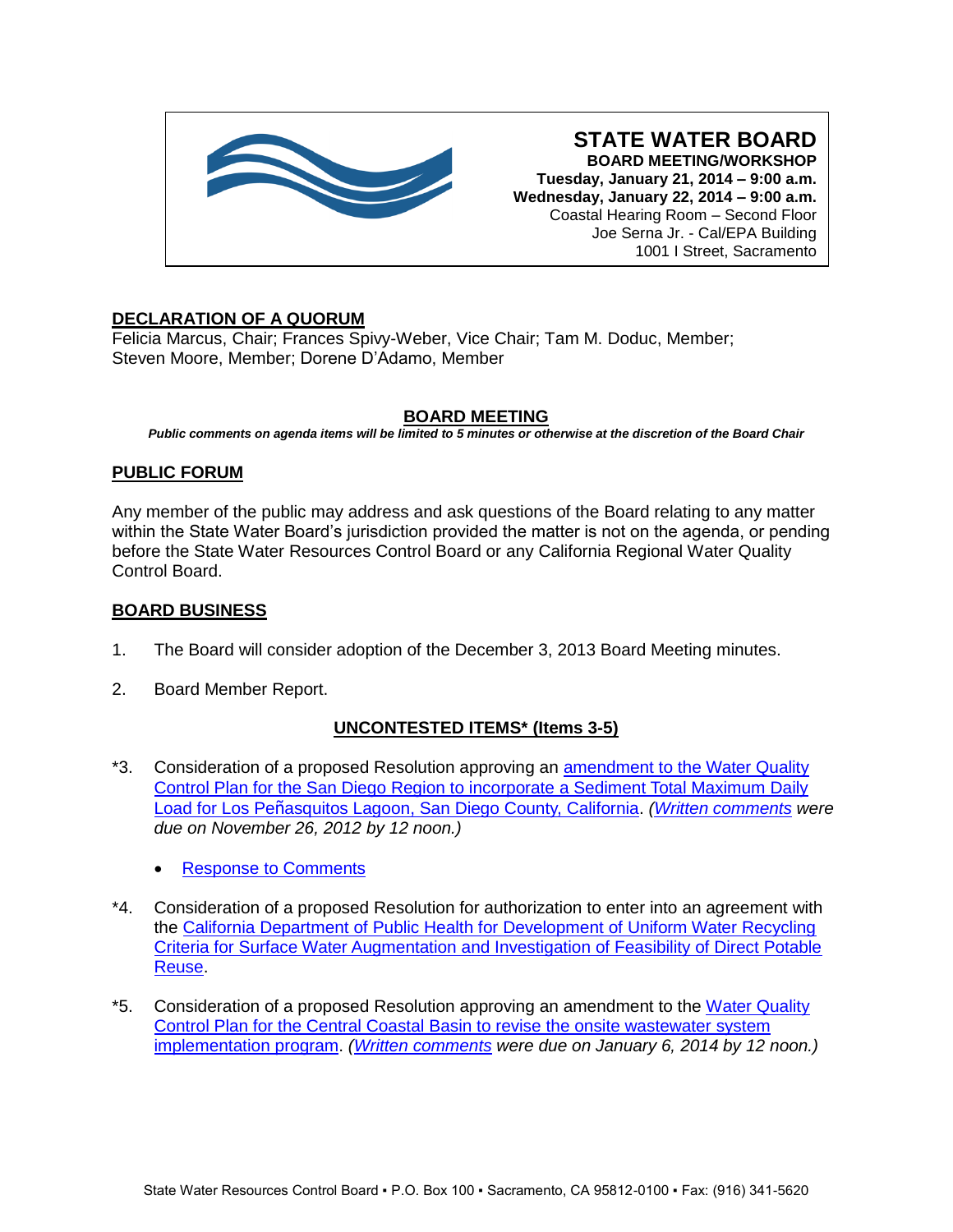# **INFORMATIONAL ITEM**

6. [Central Valley Salinity Alternatives for Long-Term Sustainability \(CV-Salts\): Annual](http://www.waterboards.ca.gov/board_info/agendas/2014/jan/012114_6.pdf)  [Progress Report and Demonstration of Adequate Progress.](http://www.waterboards.ca.gov/board_info/agendas/2014/jan/012114_6.pdf)

#### **DIVISION OF FINANCIAL ASSISTANCE**

7. Consideration of a proposed Resolution to Allocate Funding from the [Cleanup and](http://www.waterboards.ca.gov/board_info/agendas/2014/jan/012114_7_with_draft_resolution.pdf)  [Abatement Account to the North Coast Regional Water Quality Control Board for the Eel](http://www.waterboards.ca.gov/board_info/agendas/2014/jan/012114_7_with_draft_resolution.pdf)  [River Monitoring and Water Quality Awareness Pilot Project.](http://www.waterboards.ca.gov/board_info/agendas/2014/jan/012114_7_with_draft_resolution.pdf)

### **SANTA ANA REGIONAL WATER BOARD**

8. Consideration of a proposed Resolution to Amend the Water Quality Control Plan for the [Santa Ana River Basin to Revise Recreational Standards for Inland Fresh Surface Waters](http://www.waterboards.ca.gov/board_info/agendas/2014/jan/012114_8_with_draft_resolution.pdf)  [in the Santa Ana Region.](http://www.waterboards.ca.gov/board_info/agendas/2014/jan/012114_8_with_draft_resolution.pdf) *[\(Written comments](http://www.waterboards.ca.gov/public_notices/comments/rb8/cmmnt100112.shtml) were due on October 1, 2012 by 12 noon.)*

# **BOARD WORKSHOP**

9. The State Water Board will hold a Public Workshop to receive oral comments regarding a proposed order addressing the petitions of (a) California Department of Transportation; [and, \(b\) MCM Construction, Inc. \(Administrative Civil Liability Order No. R1-2012-0034 In](http://www.waterboards.ca.gov/board_info/agendas/2014/jan/012114_9.pdf)  [the Matter of California Department of Transportation, Confusion Hill Bypass Project\),](http://www.waterboards.ca.gov/board_info/agendas/2014/jan/012114_9.pdf)  [North Coast Regional Water Quality Control Board.](http://www.waterboards.ca.gov/board_info/agendas/2014/jan/012114_9.pdf) (SWRCB/OCC FILES A-2208 (a) and (b).)

# **INFORMATIONAL ITEMS**

- 10. [Statewide Sanitary Sewer Overflow Reduction Program Annual Compliance Report](http://www.waterboards.ca.gov/board_info/agendas/2014/jan/012114_10.pdf) for [Fiscal Year 2012-2013.](http://www.waterboards.ca.gov/board_info/agendas/2014/jan/012114_10.pdf)
- 11. [The California Microbial Source Identification Manual: A Tiered Approach To Identifying](http://www.waterboards.ca.gov/board_info/agendas/2014/jan/012114_11.pdf)  [Fecal Pollution Sources To Beaches.](http://www.waterboards.ca.gov/board_info/agendas/2014/jan/012114_11.pdf)
- 12. Informational Update by the [Office of Delta Watermaster on water activities within the](http://www.waterboards.ca.gov/board_info/agendas/2014/jan/012114_12.pdf)  [Delta.](http://www.waterboards.ca.gov/board_info/agendas/2014/jan/012114_12.pdf)
- 13. [Report on Sanitary Sewer Overflow Requirements to address Cost of Compliance -](http://www.waterboards.ca.gov/board_info/agendas/2014/jan/012114_13.pdf) [Resolution 2013-0029.](http://www.waterboards.ca.gov/board_info/agendas/2014/jan/012114_13.pdf)
- 14. Executive Director's Report.